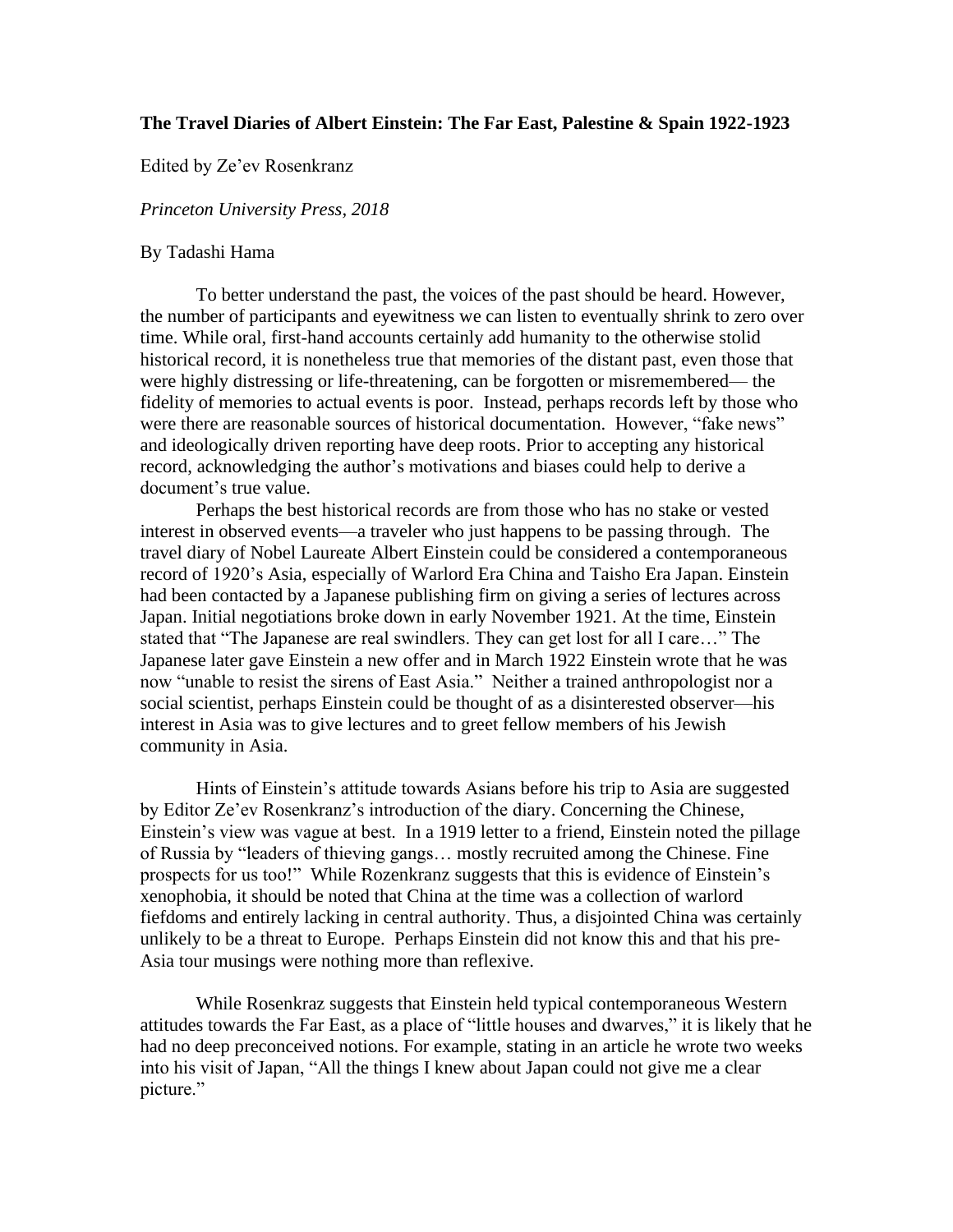What did the Nobel Laureate see? On his arrival in Hong Kong on November 9, 1922 he made the following comments of the Chinese:

… stricken people, men and women, who beat stones daily and must heave them for five cents a day. In this way, the Chinese are severely punished for their fecundity by their insensitive economic machine. I think they hardly notice it in their obtuseness, but it is sad to see. (p. 125)

The next day, he and his wife visited the Kowloon Peninsula:

Industrious, filthy, lethargic people. Houses very formulaic, balconies like beehives-cells, everything built close together and monotonous. … Chinese don't sit on benches while eating but squat like Europeans do when they relieve themselves out in the leafy woods… Even the children are spiritless and look lethargic. It would be a pity if the Chinese supplant all other races… Yesterday evening, three Portuguese middle-school teachers visited me, who claimed that the Chinese are incapable of being trained to think logically and that they specifically have no talent for mathematics.<sup>1</sup> I noticed how little difference there is between men and women; I don't understand what kind of fatal attraction Chinese women possess that enthralls the corresponding men to such an extent that they are incapable of defending themselves against the formidable blessing of offspring. (pp. 129-131)

On his arrival in Shanghai on November 14, 1922, he took a "stroll through the Chinese quarter", the streets:

… becoming ever narrower. Swarming with pedestrians, rickshaws, caked with dirt of every kind, in the air there is a stench of never-ending manifold variety. Impression of ghastly fight for survival by meek and mostly lethargic-looking, mostly neglected people… We visited a theater… Decent filth everywhere… Even those reduced to working like horses never give the impression of conscious suffering. (p. 135)

Einstein then visited a "highly amusing village," "almost throughout, cheerful impressions along with filth and stench; I shall remember it often and with pleasure."

Following his six-week lecture tour of Japan, Einstein returned to Shanghai on December 31, 1922. He was driven out to see "the city environs":

… Chinese dirty, tormented, lethargic, good-natured, stable gentle and—healthy. All are unanimous in praising the Chinese but also in regard to his intellectual inferiority in business skills; best evidence: he earns ten times lower wages in an

<sup>&</sup>lt;sup>1</sup> In contrast to the opinion expressed by the Portuguese teachers in Hong Kong, Einstein expressed his belief "in the future contribution of Chinese youth to science," at a speech in Shanghai, November 14, 1922.